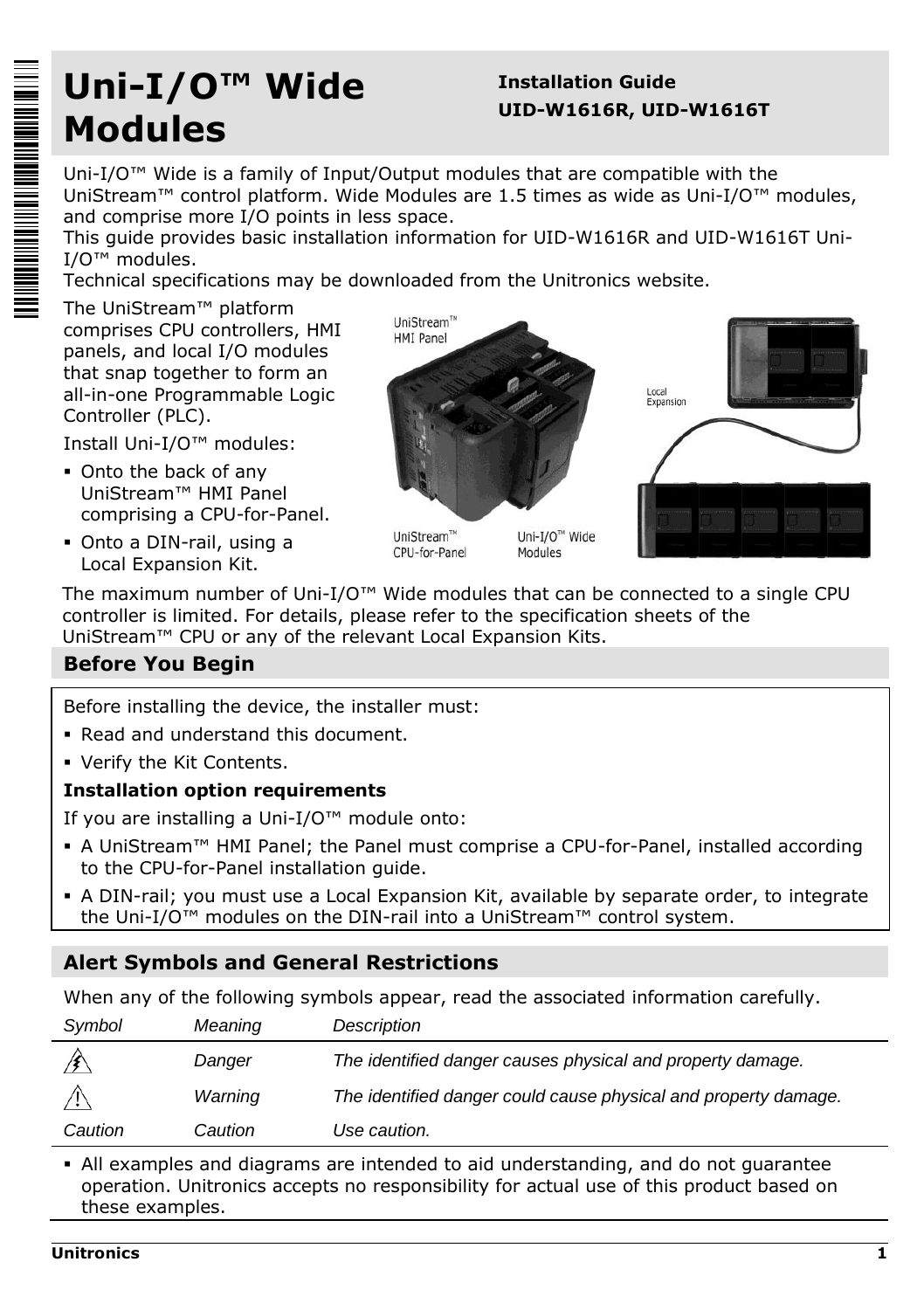### **UID-W1616R, UID-W1616T Installation Guide**

- Please dispose of this product according to local and national standards and regulations.
- This product should be installed only by qualified personnel.
- Failure to comply with appropriate safety guidelines can cause severe injury or  $\wedge$ property damage.
	- Do not attempt to use this device with parameters that exceed permissible levels.
	- Do not connect/disconnect the device when power is on.

# **Environmental Considerations**

- Ventilation: 10mm (0.4") of space is required between the device top/bottom edges  $\bigwedge$ and the enclosure's walls.
	- Do not install in areas with: excessive or conductive dust, corrosive or flammable gas, moisture or rain, excessive heat, regular impact shocks or excessive vibration, in accordance with the standards and limitations given in the product's technical specification sheet.
	- Do not place in water or let water leak onto the unit.
	- Do not allow debris to fall inside the unit during installation.
	- Install at maximum distance from high-voltage cables and power equipment.

# **Kit Contents**

- 
- 1 Uni-I/O™ module **4 I/O terminal blocks (2 black and 2 gray)**

### **Uni-I/O™ Diagram**



|                         | DIN-rail clips                | Provide physical support for CPU and modules. There are two<br>clips: one at the top (shown), one at the bottom (not shown). |
|-------------------------|-------------------------------|------------------------------------------------------------------------------------------------------------------------------|
| - 2                     | I/Os                          | I/O connection points                                                                                                        |
| $\overline{\mathbf{3}}$ |                               |                                                                                                                              |
| $\overline{4}$          | I/O Bus - Left                | Left-side Connector                                                                                                          |
| 5                       | <b>Bus Connector</b><br>Lock  | Slide the Bus Connector Lock to the left, to electrically connect<br>the Uni-I/O™ module to the CPU or adjacent module.      |
| 6                       | I/O Bus - Right               | Right-Side Connector, shipped covered. Leave covered when not                                                                |
|                         | <b>Bus Connector</b><br>Cover | in use.                                                                                                                      |
|                         | I/Os                          | I/O connection points                                                                                                        |
| 8                       |                               |                                                                                                                              |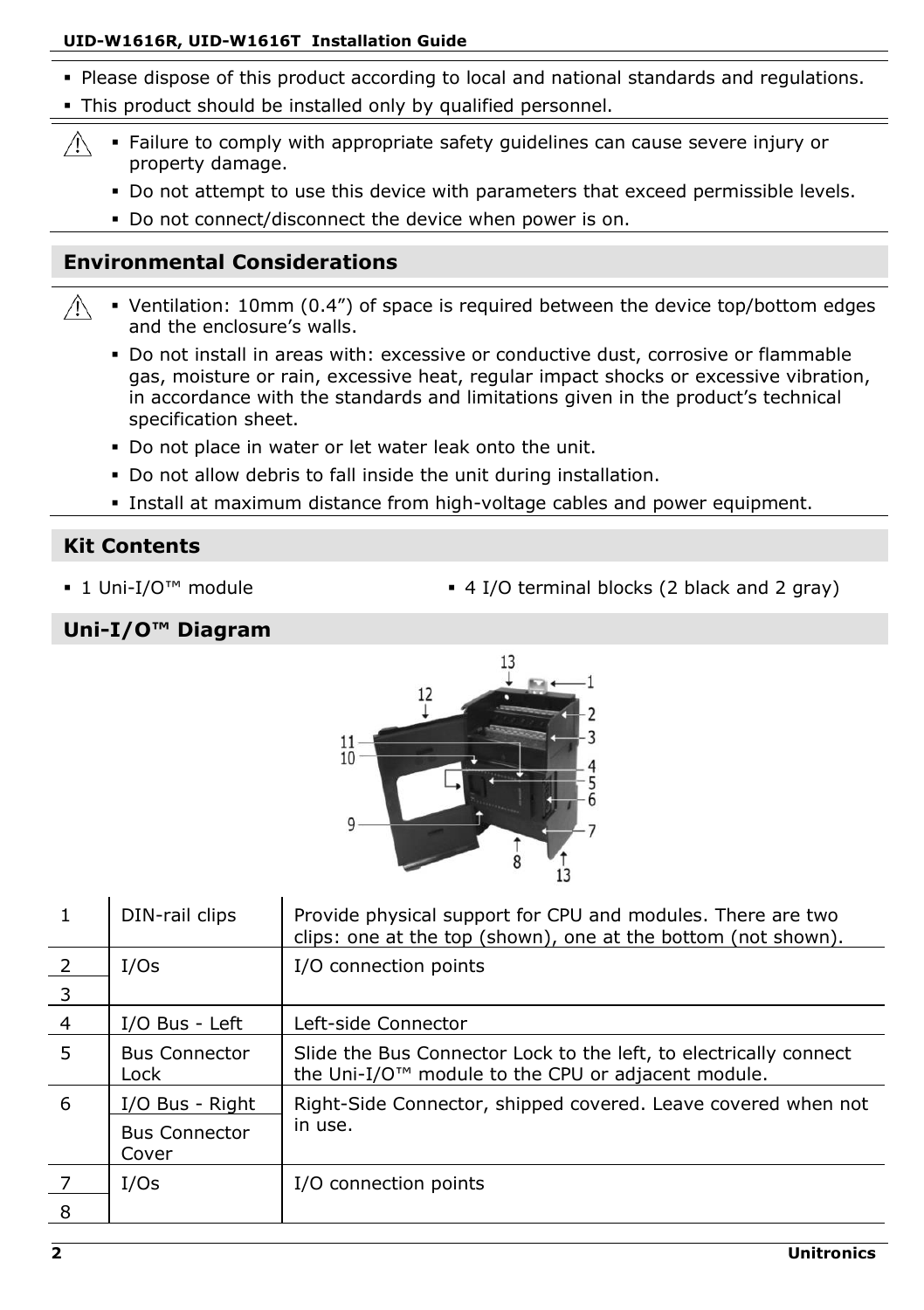| - 9         | I/O LEDS                                                         | Green LEDs                                                                                                         |  |
|-------------|------------------------------------------------------------------|--------------------------------------------------------------------------------------------------------------------|--|
| 10          |                                                                  |                                                                                                                    |  |
| 11          | Status LED                                                       | Tricolor LED, Green/Red/Orange                                                                                     |  |
| <b>NOTE</b> | • Refer to the module's specification sheet for LED indications. |                                                                                                                    |  |
| 12          | Module door                                                      | Shipped covered with protective tape to prevent the door from<br>being scratched. Remove tape during installation. |  |
| 13          | Screw holes                                                      | Enable panel-mounting; hole diameter: 4mm (0.15").                                                                 |  |

### **About the I/O Bus Connectors**

The I/O Bus connectors provide the physical and electrical connection points between modules. The connector is shipped covered by a protective cover, protecting the connector from debris, damage, and ESD.

The I/O Bus - Left (#4 in diagram) can be connected to either a CPU-for-Panel, a Uni-COM™ Communication module, to another Uni-I/O™ module or to the End Unit of a Local Expansion Kit.

The I/O Bus - Right (#6 in diagram) can be connected to another I/O module, or to the Base Unit of the Local Expansion Kit.

Caution • If the I/O module is located last in the configuration, and nothing is to be connected to it, do not remove its Bus Connector Cover.

# **Installation**

 Turn off system power before connecting or disconnecting any modules or devices.  $\bigwedge$ 

Use proper precautions to prevent Electro-Static Discharge (ESD).

#### <span id="page-2-0"></span>**Installing a Uni-I/O™ Module onto a UniStream™ HMI Panel**

- **<sup>N</sup>OTE** The DIN-rail type structure on the back of the panel provides the physical support for the Uni-I/O™ module.
- 1. Check the unit to which you will connect the Uni- $I/O<sup>™</sup>$  module to verify that its Bus Connector is not covered. If the Uni-I/O<sup>™</sup> module is to be the last one in the configuration, do not remove the cover of its I/O Bus Connector - Right.
- 2. Open the door of the Uni- $I/O^{\text{TM}}$  module and hold it as shown in the accompanying figure.
- 3. Use the upper and lower guide-tunnels (tongue & groove) to slide the Uni-I/O™ module into place.
- 4. Verify that the DIN-rail clips located at the top and bottom of the Uni-I/O™ module have snapped onto the DIN-rail.



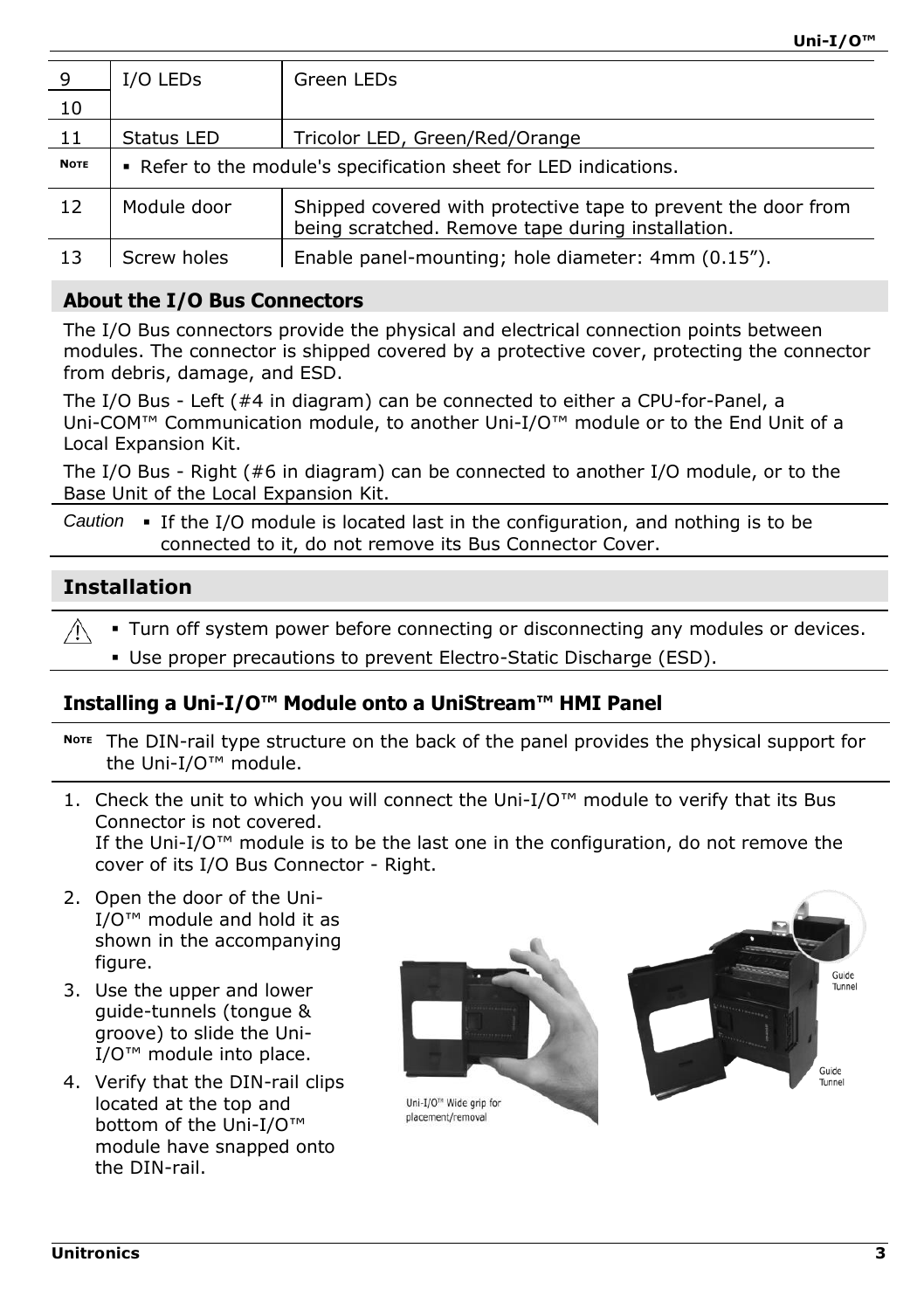# **UID-W1616R, UID-W1616T Installation Guide**

- 5. Slide the Bus Connector Lock all the way to the left as shown in the accompanying figure.
- 6. If there is already a module located to its right, complete the connection by sliding the Bus Connector lock of the adjacent unit to the left.
- 7. If the module is the last in the configuration, leave the I/O bus connector covered.

# **Removing a Module**

- 1. Turn off the system power.
- 2. Disconnect the I/O terminals (#2,3,7,8 in the diagram).
- 3. Disconnect the Uni-I/O™ module from the adjacent units: slide its Bus Connector Lock to the right. If there is a unit located on its right, slide the lock of this module to the right as well.
- 4. On the Uni-I/O<sup>™</sup> module, pull the top DIN-rail clip up and the bottom clip down.
- 5. Open the door of the Uni-I/O™ module and hold it with two fingers as shown in the figure on page [3;](#page-2-0) then pull it carefully from its place.

# **Installing Uni-I/O™ modules onto a DIN-rail**

To mount modules onto a DIN-rail, follow steps 1-7 in [Installing a Uni-](#page-2-0)I/O™ Module onto a [UniStream™](#page-2-0) HMI Panel [on page 3.](#page-2-0)

In order to connect the modules to a UniStream™ controller, you must use a Local Expansion Kit.

These kits are available with and without power supplies, and with cables of varying lengths. For complete information, please refer to the installation guide of the relevant Local Expansion Kit.

# **Numbering Modules**

You can number modules for reference purposes. A set of 20 stickers is provided with every CPU-for-Panel; use these stickers to number the modules.

| $\vert \vert 2 \vert \vert 3 \vert$ |
|-------------------------------------|
| $6 \mid 7 \mid$<br>5                |
| 9 10 11                             |
| $14$ 15 16                          |
|                                     |

- The set contains numbered and blank stickers as shown in the figure to the left.
- Place them on the modules as shown in the figure to the right.



# **Wiring**

- $\mathbb{A}$  This equipment is designed to operate only at SELV/PELV/Class 2/Limited Power environments.
	- All power supplies in the system must include double insulation. Power supply outputs must be rated as SELV/PELV/Class 2/Limited Power.
	- Do not connect either the 'Neutral' or 'Line' signal of the 110/220VAC to device's 0V point.
	- Do not touch live wires.

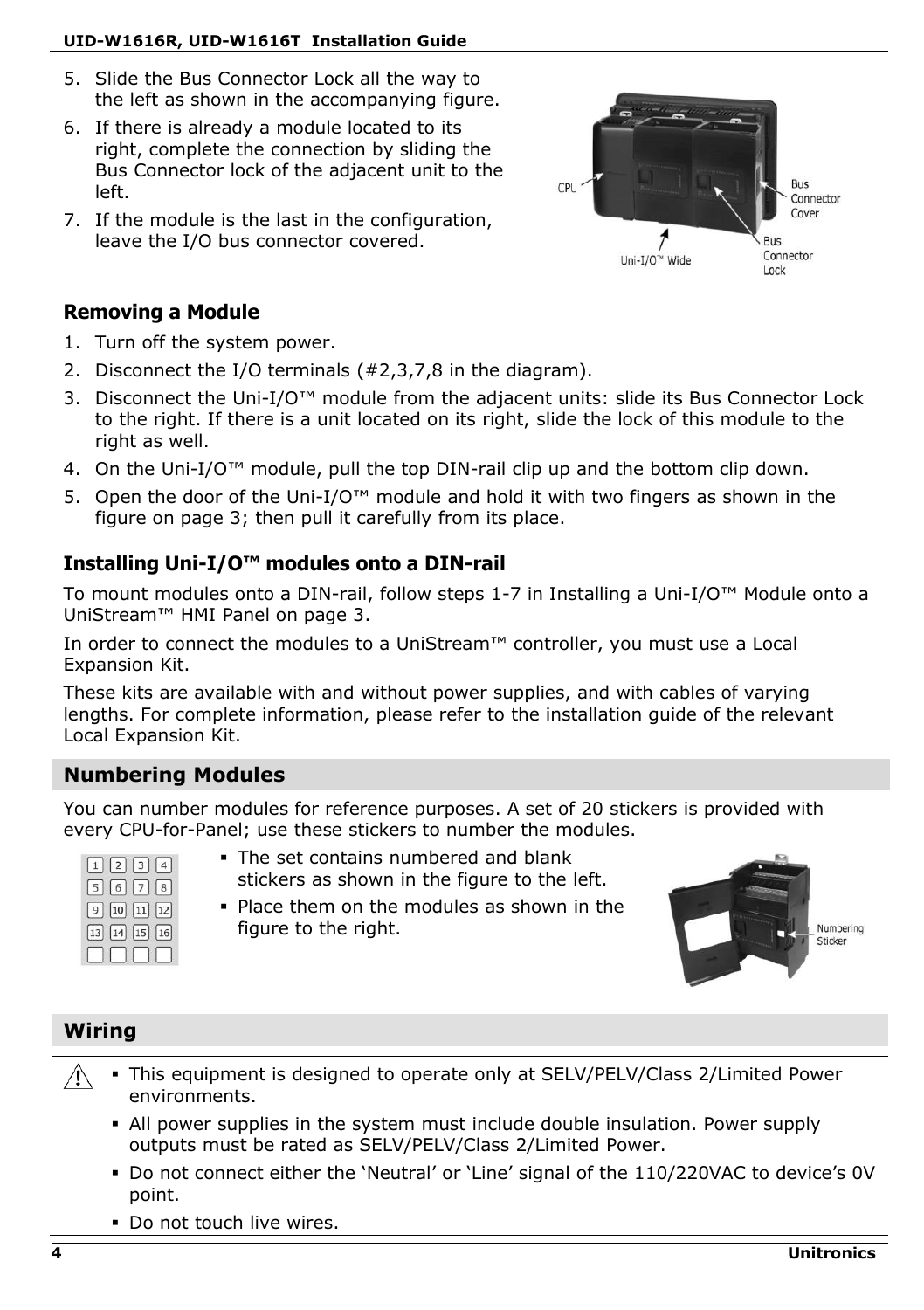- Λ All wiring activities should be performed while power is OFF.
	- Use over-current protection, such as a fuse or circuit breaker, to avoid excessive currents into the Uni-I/O™ module supply port.
	- Unused points should not be connected (unless otherwise specified). Ignoring this directive may damage the device.
	- Double-check all wiring before turning on the power supply.

*Caution* . To avoid damaging the wire, use a maximum torque of  $0.5$  N·m (5 kgf·cm).

- Do not use tin, solder, or any substance on stripped wire that might cause the wire strand to break.
- Install at maximum distance from high-voltage cables and power equipment.

#### **Wiring Procedure**

Use crimp terminals for wiring; use 26-12 AWG wire (0.13 mm<sup>2</sup> –3.31 mm<sup>2</sup>).

- 1. Strip the wire to a length of 7±0.5mm (0.250–0.300 inches).
- 2. Unscrew the terminal to its widest position before inserting a wire.
- 3. Insert the wire completely into the terminal to ensure a proper connection.
- 4. Tighten enough to keep the wire from pulling free.

### **Uni-I/O™ Module Connection Points**

All wiring diagrams and instructions in this document refer to the I/O connection points of the different modules. These are arranged in four groups of eleven points each, as shown in the figures below.



#### UID-W1616R UID-W1616T

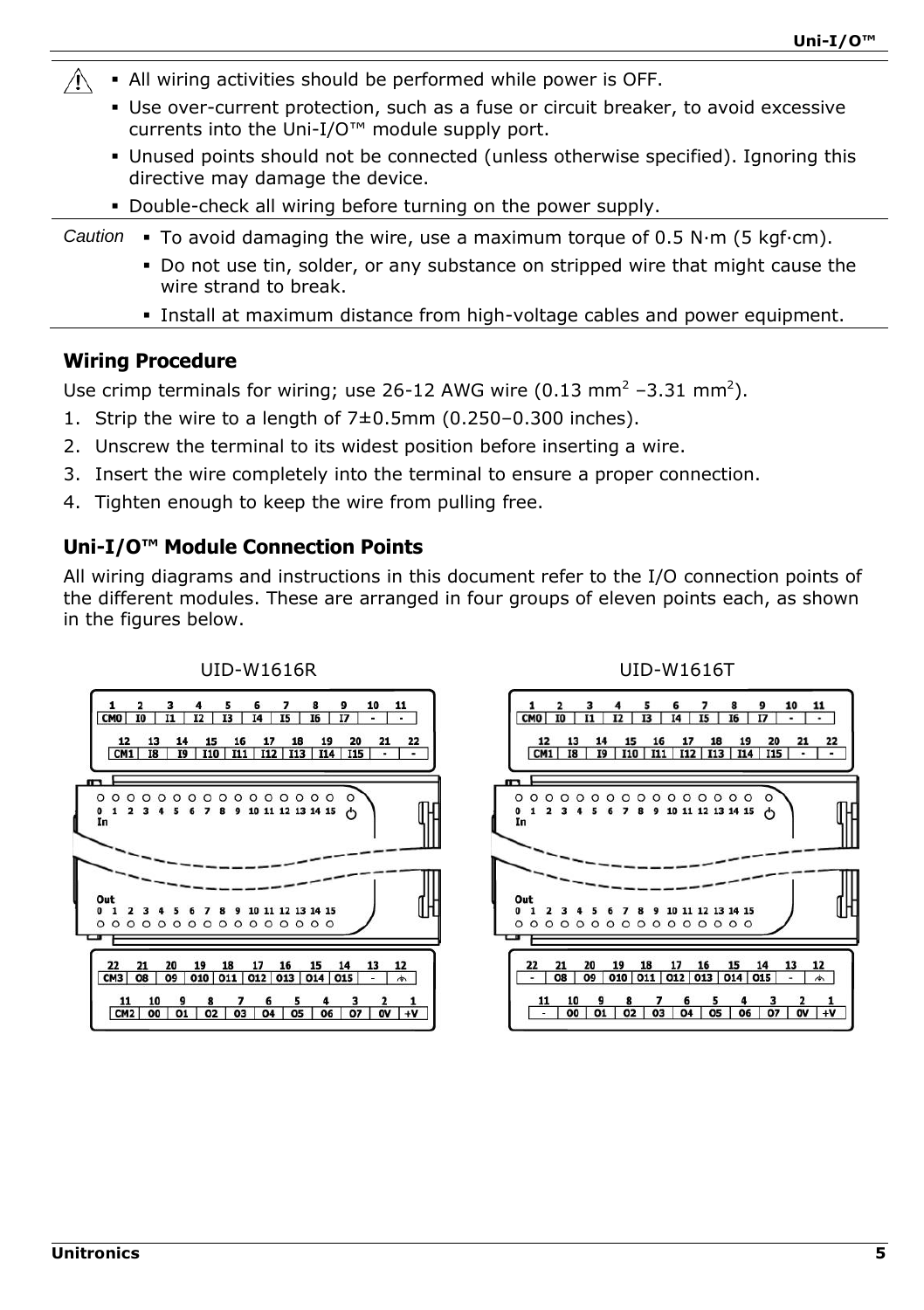# **Wiring Guidelines**

In order to ensure that the device will operate properly and to avoid electromagnetic interference:

- Use a metal cabinet. Make sure the cabinet and its doors are properly earthed.
- Use wires that are properly sized for the load.
- Route each I/O signal with its own dedicated common wire. Connect common wires at their respective common (CM) points at the I/O module.
- Individually connect each 0V point in the system to the power supply 0V terminal.
- Individually connect each functional earth point ( $\leftrightarrow$ ) to the earth of the system (preferably to the metal cabinet chassis). Use the shortest and thickest wires possible: less than 1m (3.3') in length, minimum thickness 14 AWG (2 mm<sup>2</sup>).
- Connect the power supply 0V to the earth of the system.

**NOTE** For detailed information, refer to the document System Wiring Guidelines, located in the Technical Library in the Unitronics' website.

#### **Wiring the Inputs: UID-W1616R, UID-W1616T**

**UID-W1616R** The inputs are arranged in two isolated groups:

**UID-W1616T**

- $\blacksquare$  I0-I7 share common CM0
- I8-I15 share common CM1

Each input group may be wired as sink or source. Wire each group according to the figures below.

Input wiring, sink Input wiring, source



**NOTE** Use sink input wiring to connect a sourcing (pnp) device.

Use source input wiring to connect a sinking (npn) device.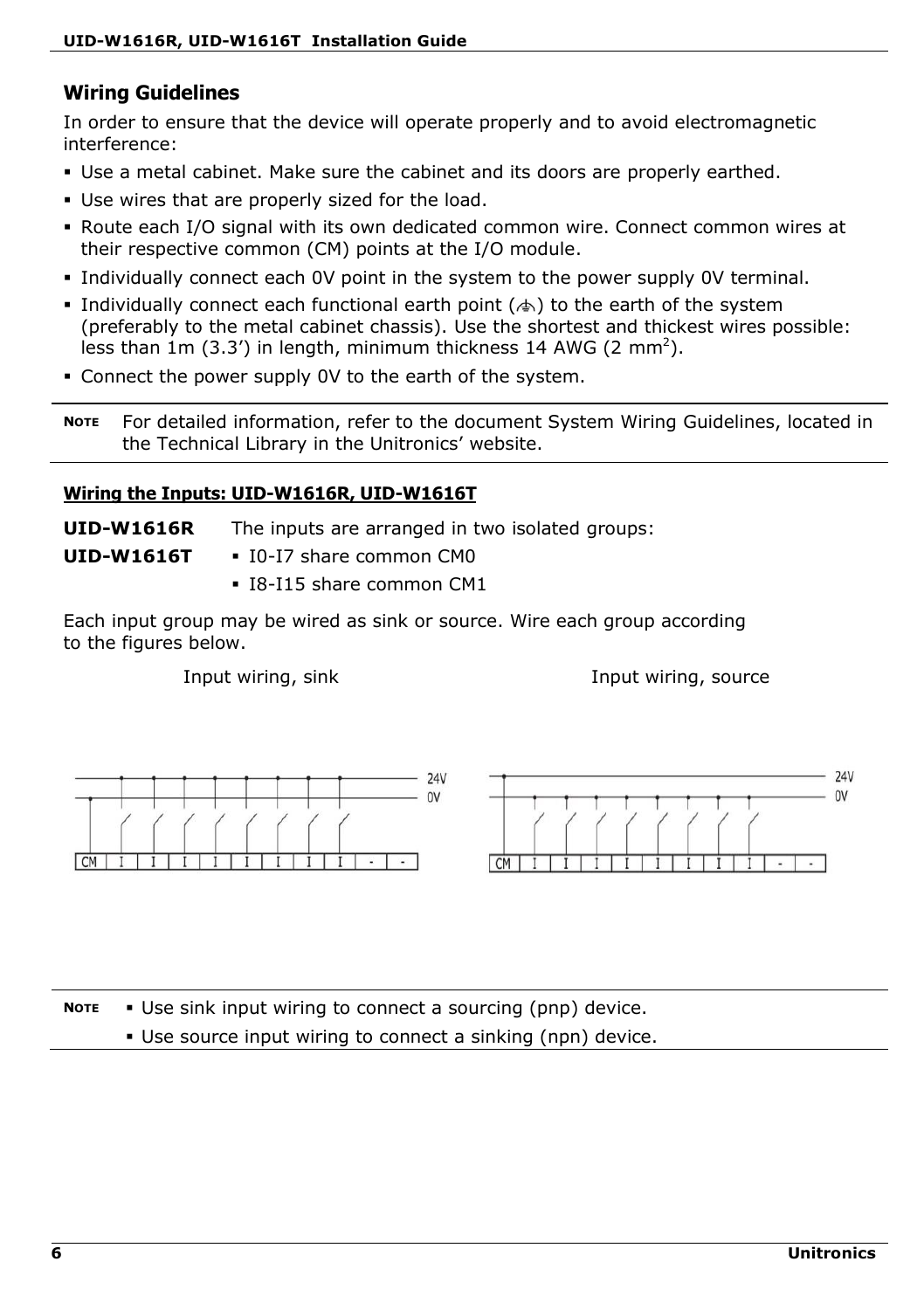# **Wiring Relay Outputs: UID-W1616R**

#### **Output's power supply**

The relay outputs require an external 24VDC power supply. Connect the 24V and 0V terminals as shown in the figure below.

- To avoid risk of fire or property damage, always use a limited current source or connect a current limiting device in series with the relay contacts.
	- The 0V of the module must be connected to the HMI Panel's 0V. Ignoring this directive may damage the device.
	- In the event of voltage fluctuations or non-conformity to voltage power supply specifications, connect the module to a regulated power supply.

**UID-W1616R** The outputs are arranged in two isolated groups:

- O0-O7 share common CM2
- O8-O15 share common CM3



Wire each group according to the accompanying figure.

### **Increasing contact life span**

To increase the life span of the relay contacts and protect the module from potential damage by reverse EMF, connect:

- a clamping diode in parallel with each inductive DC load.
- an RC snubber circuit in parallel with each inductive AC load.